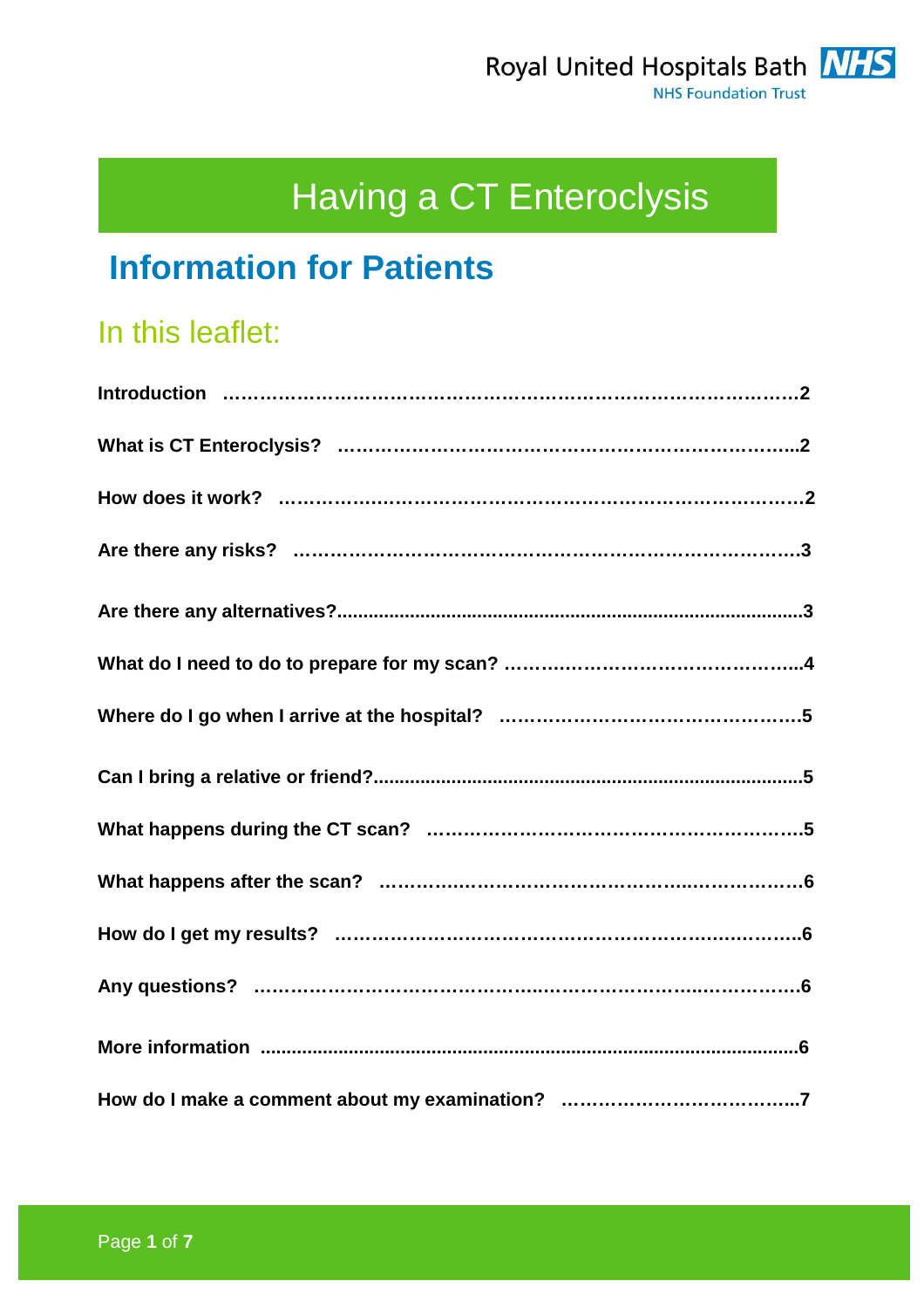### **Introduction**

This leaflet tells you about having a CT Enteroclysis, a test to look at your small bowel. It explains how the test is done, what to expect, and what the possible risks are. If you have any questions or concerns, please do not hesitate to speak to a doctor or nurse caring for you.

## What is CT Enteroclysis?

CT Enteroclysis is a non-invasive way of looking inside your small bowel and abdomen. A CT (computed tomography) scanner uses special x-ray equipment and computers to produce images of multiple "slices" of the part of the body being scanned. These images of the inside of the body can then be examined on a computer monitor.

CT Scans provide much greater detail of internal organs, bone, blood vessels and soft tissue than ordinary x-rays and so are often the preferred method of diagnosing a wide range of medical conditions such as cancers, infection, inflammation, cardiovascular disease, trauma and musculoskeletal disorders.

For CT Enteroclysis, fluid is introduced directly into the small bowel via a tube passed through the nose and beyond the stomach. The fluid distends the small bowel so that it can be well seen on the CT images.

#### How does it work?

The CT scanner consists of a 'doughnut-shaped' structure with a hole, or short tunnel, in the centre. You will lie on a narrow examination table that slides into and out of this tunnel. X-rays produced by the scanner pass through your body and are detected by electronic sensors on the other side of the ring. This information is sent to a computer that produces a picture of the internal structure of the body. Modern CT scanners are so fast that they can scan through large sections of the body in just a few seconds.

The scanner is operated by a Radiographer, who is a professional trained to carry out X-rays and other imaging procedures. The pictures are displayed on a computer workstation for examination by the Radiologist, who is a doctor specially trained to interpret the images and carry out more complex imaging examinations.



Some scans need to be performed with an injection of special contrast (dye) which is used to enhance visibility of the area being scanned, particularly the blood vessels and blood flow to organs.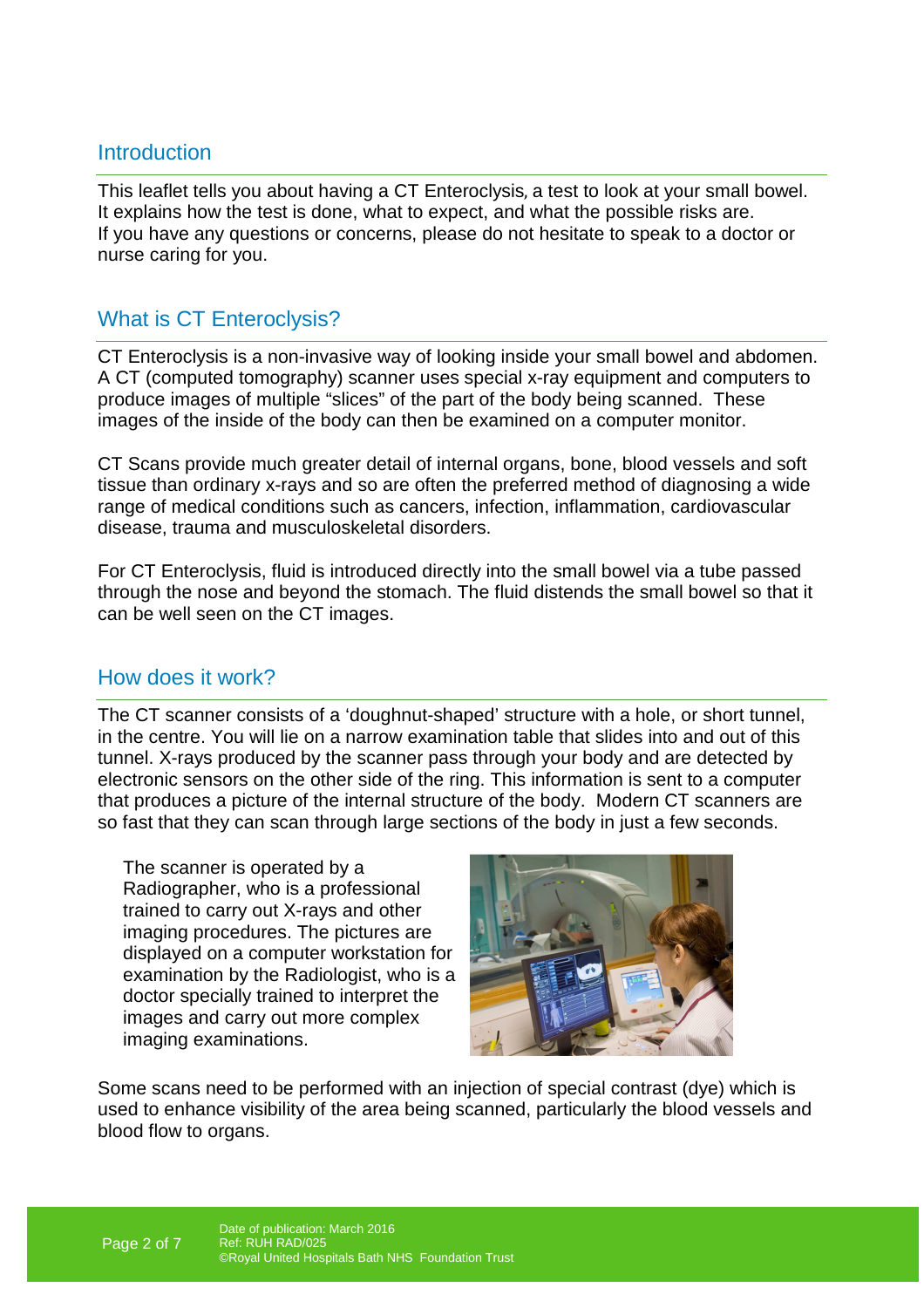## Are there any risks?

CT scanning involves the use of X-rays. There are strict guidelines in place for the use of x-rays in diagnosing medical conditions so CT scans can only be performed at the request of a Doctor. The amount of radiation used is more than an ordinary X-ray of the chest or body and is equal to the natural radiation that we receive from the atmosphere over a period of approximately three years. Women who are or might be pregnant must inform a member of staff in advance. Because children are more sensitive to radiation, they should have a CT study only if it is essential for making a diagnosis and should not have repeated CT studies unless absolutely necessary. We will keep the radiation dose as low as we possibly can.

Many CT examinations involve you having a contrast medium (dye) injected into a vein to increase the quality of information obtained from the scan. The injection usually causes nothing more than a warm feeling passing around your body, a metallic taste in your mouth and occasionally a sensation of needing to urinate. These effects subside within a few minutes. The risk of serious allergic reaction to contrast materials that contain iodine is extremely rare, and radiology departments are well equipped to deal with them.

Despite these slight risks, your doctor believes it is advisable that you should have this examination, and do bear in mind there are greater risks from missing a serious disorder by not having your scan.

## Are there any alternatives?

There are alternative ways of looking at the small bowel:

Small bowel barium studies use barium contrast to fill or coat the small bowel and allow it to be seen on X-rays. The barium may either taken orally (small bowel meal or follow through) or introduced directly into the small bowel via a tube passed through the nose and beyond the stomach (Small bowel enema or Barium enteroclysis)

Endoscopy is a way of examining the large bowel using a thin tube with a camera on the end (endoscope) which is passed through the oesophagus and stomach and moved around the small bowel. The procedure is invasive and usually requires sedation. Visualisation of the entire small bowel by endoscopy is a specialized technique and is not widely available. However, it does allow tissue to be removed for testing (biopsy) if needed.

Video capsule endoscopy uses a 'capsule camera', which is swallowed by the patient. This sends real time pictures as it passes through the small bowel to a recording device worn on the patient's waist.

These examinations give a view of the small bowel only and, unlike CT enteroclysis, do not give information about the other structures inside your abdomen.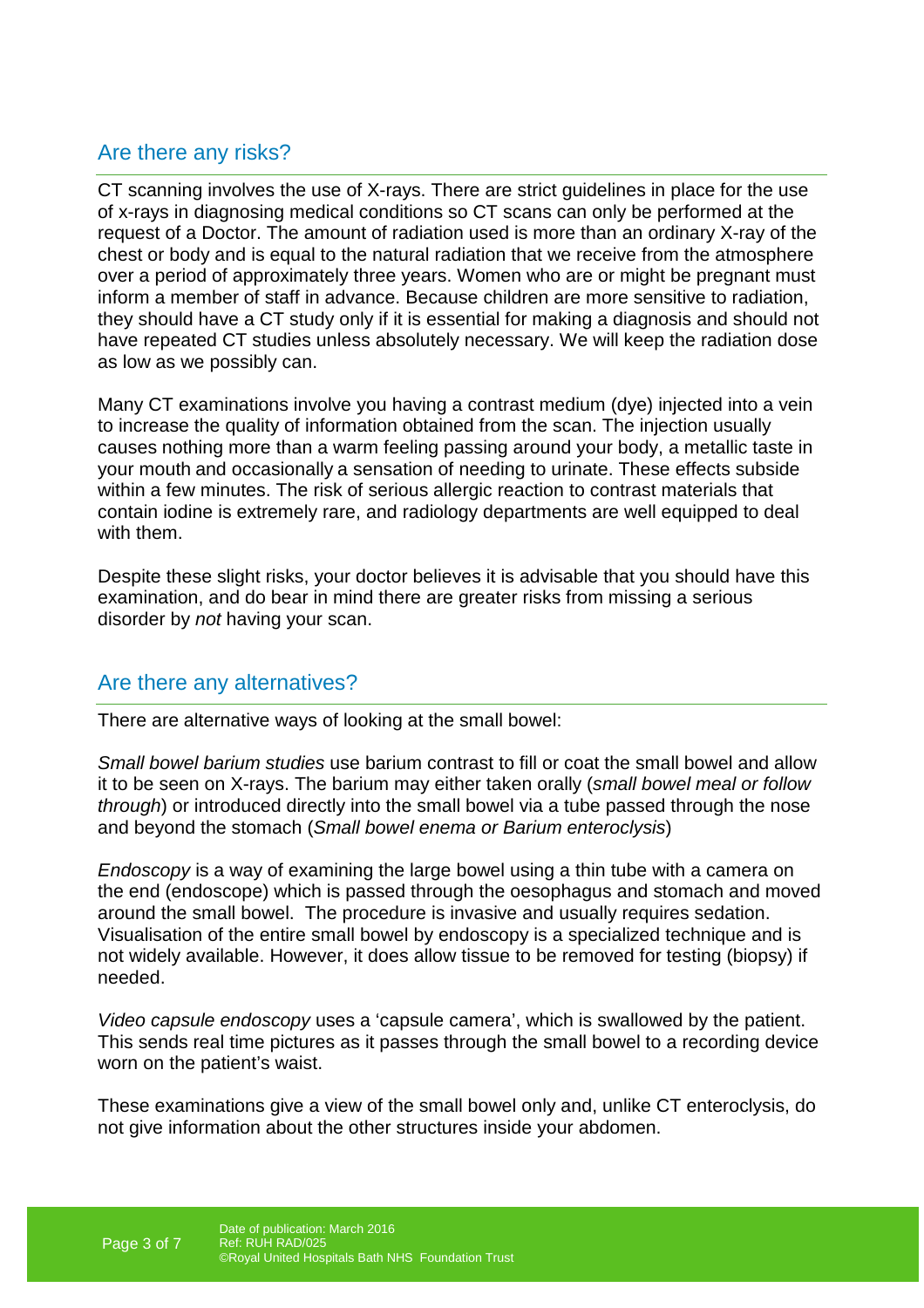MRI of the Small Bowel uses an MRI scanner to obtain cross-sectional images of the small bowel after it has been distended with a special solution taken orally (MR Enterography) or introduced directly into the small bowel via a tube passed through the nose and beyond the stomach (MR enteroclysis). Like CT Enteroclysis, this technique also provides information about the other structures inside your abdomen.

## What do I need to do to prepare for my scan?

#### **Bowel preparation.**

It is very important for the stomach and small bowel to be empty before the test is performed so that the small bowel can be clearly seen. You will be given a leaflet explaining this bowel preparation in more detail. The leaflet gives dietary instructions about what you should and should not eat or drink before your test. Sometimes a mild laxative is prescribed to clear the small bowel prior to the test. It is very important that you follow the instructions you are given.

#### **Taking tablets and medicines**

You should continue to take all your normal medication. If you are diabetic using insulin, please contact the Radiology department for advice.

If you take Metformin (Glucophage) tablets for diabetes, please let us know on the day of your test. We sometimes ask patients to stop these tablets for two days after their test.

#### **Females**

Females are asked to contact the Radiology department if you suspect that you may be pregnant OR if the appointment is more than 10 days after the start of your last period. This test uses radiation and there is a risk to the unborn baby if we were to do the Xrays when you are pregnant. When you arrive for your test, you will be asked when your last period started. If it is more than 10 days earlier, your appointment will be postponed.

If you are taking the oral contraceptive pill, diarrhoea can make it less effective. Continue taking the pill but use other precautions for the rest of that cycle.

#### **Allergy to iodine or intravenous contrast medium**

You should inform us in advance if you have a known allergy to iodine or intravenous contrast material (dye). Your doctor may prescribe medications prior to the examination to reduce the risk of an allergic reaction.

## Where do I go when I arrive at the hospital?

Please report to the reception desk in the Radiology department (B8) with your appointment letter 10 minutes before your appointment time. Please click on the following link for a site map of the hospital:

http://www.ruh.nhs.uk/finding/documents/RUH\_directory\_map.pdf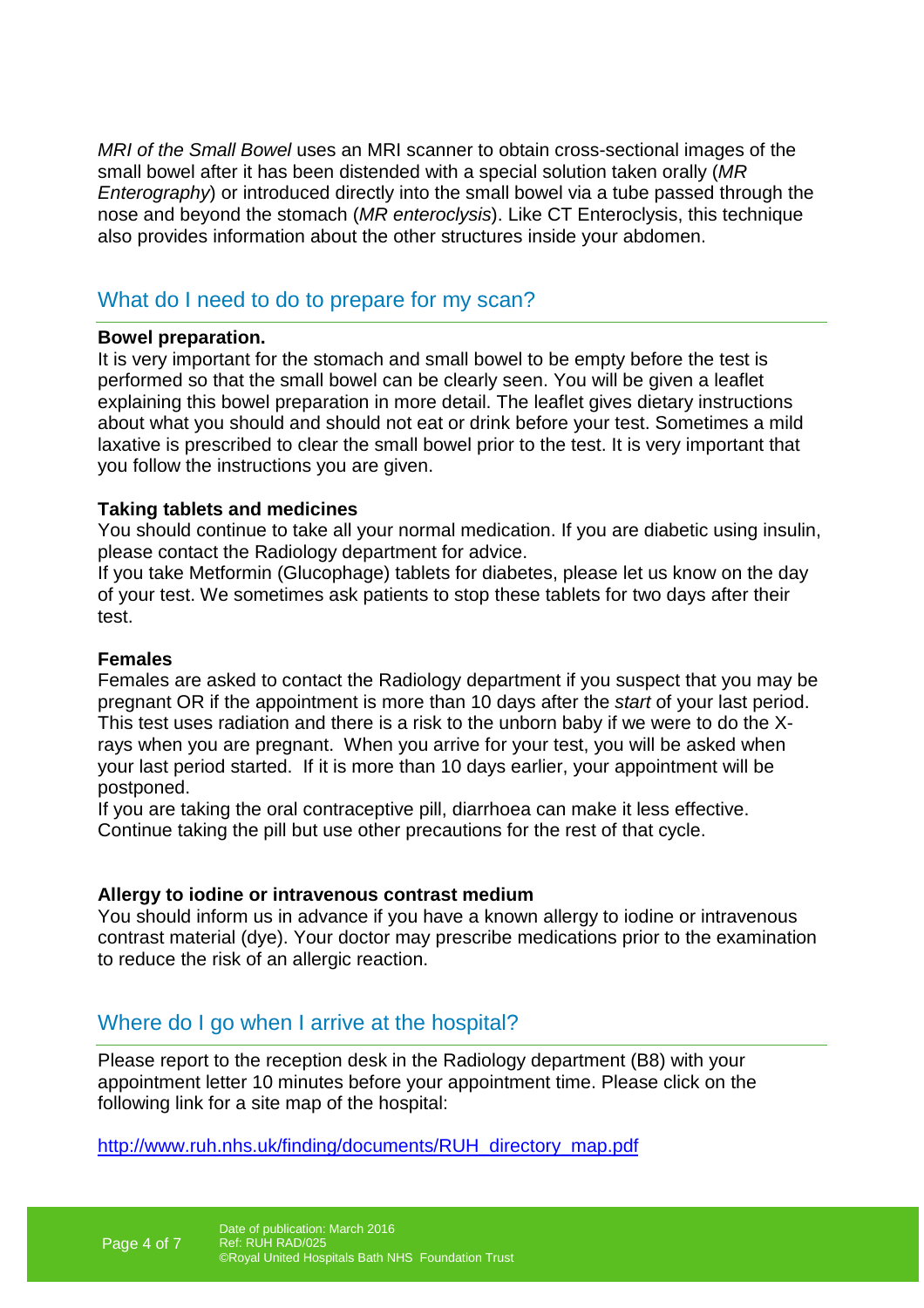You will be asked to sit in the waiting area until called by a member of staff. A member of the team will explain the test and answer any questions. Please let them know if you had any problems with your bowel preparation.

You will be shown to a private cubicle and asked to change into a clean gown. You will be asked to remove all jewellery and metal from the area to be scanned. Your clothes and valuables will be secured in a locker until after the procedure.

## Can I bring a relative or friend?

You may bring a relative or friend with you to the appointment but, as the examination uses x-rays, for reasons of safety they will not be able to accompany you into the examination room, except in very special circumstances. If the patient is a young child or is un-cooperative, a parent or health worker may stay in the room, but will be required to wear a protective lead apron.

If you need an interpreter please tell us when you receive your appointment so that we can arrange this.

#### **Please let us know when you arrive for your test if you have any of the following conditions:**

- Diabetes
- Asthma
- Kidney disease
- Prostate problems
- Heart disease
- Glaucoma
- Any allergies
- You have had a reaction to iodine or any intravenous contrast medium (if you are not sure about this, please ask us).

#### What happens during the procedure?

A small tube will be passed through the nose into the stomach and manipulated under fluoroscopic (X-ray) guidance into the small bowel just beyond the stomach. 1.5-2 litres of fluid is introduced into the small bowel through this tube on the CT scanner.

If it is not possible to pass a tube into your small bowel, we may continue with the CT scan using oral fluid to fill the small bowel. You will be asked to drink about 1.5 -2 litres of liquid, which passes through your oesophagus and stomach before going into your small bowel. You should drink this steadily over approximately 40 -60 minutes. You will be taken into the CT Scanning Room and asked to lie on the scanner table flat on your back. The radiographer will ensure that you are lying comfortably in the correct position. Straps and pillows may be used to help maintain the correct position and to keep you still during the examination.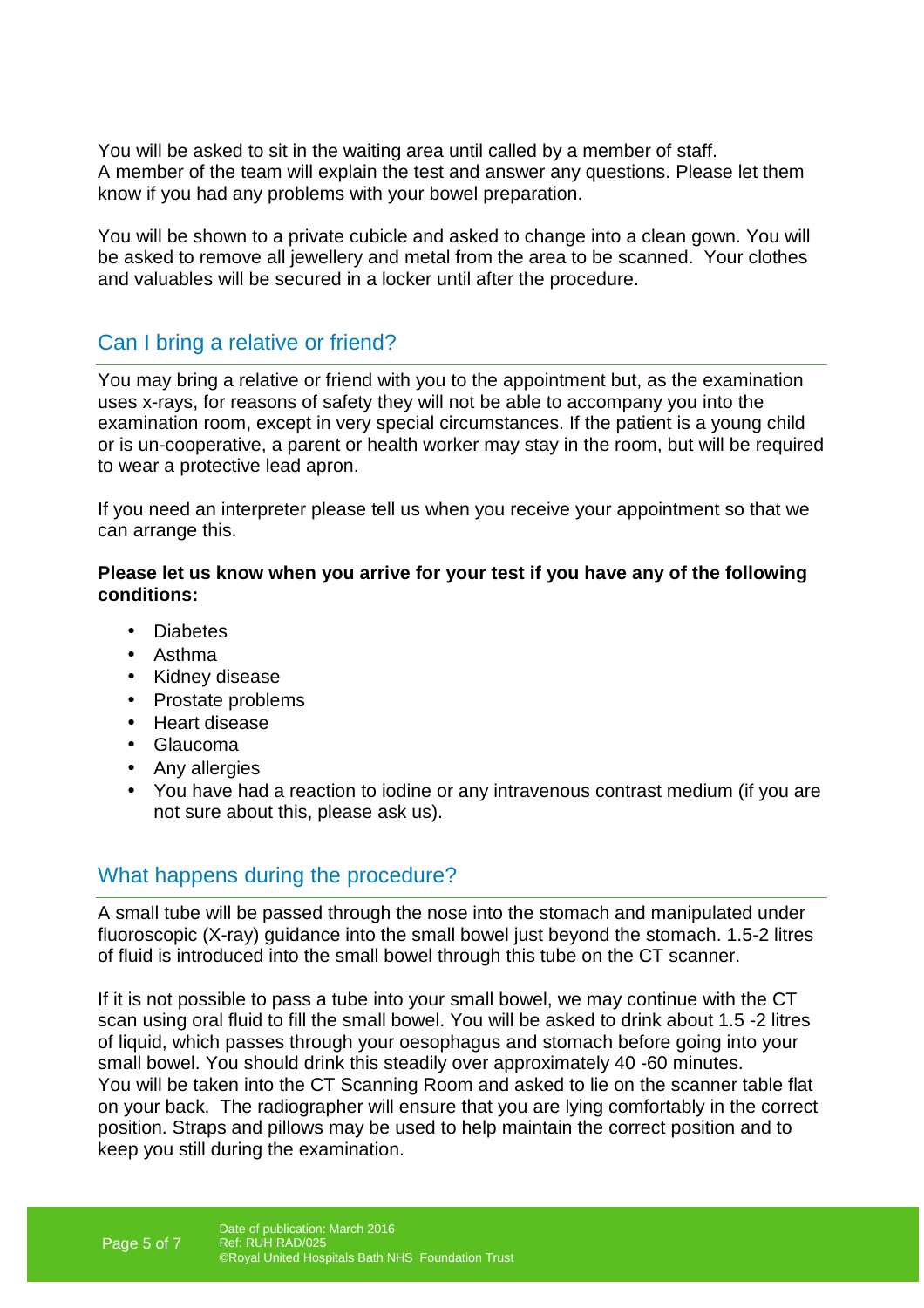A small tube, called a cannula will be inserted into one of the veins in your arm. A muscle relaxant will normally be injected to stop the bowel from moving during the scan. This may make your eyesight blurred, but it soon wears off. However, you should not drive for 30 minutes after the injection. Iodine-based intravenous contrast may be administered through the cannula before or during the scan using a special pump.

You will also be asked to hold your breath and will feel the table move in and out of the scanner and whilst the scans are taken. The scan will take approximately 10-20 seconds (one breath hold). Sometimes the radiographer may need to take extra scans to ensure we can fully see your entire bowel.

You will be alone in the CT room during the scan but the Radiographer will be able to see, hear and speak with you at all times. When the scan is finished the radiographer will check the images are complete before helping you get off the table.

#### What happens after the scan?

The liquid you are given through the tube may cause some short lived diarrhoea, so you may wish to spend a short time in the department near to a toilet before you go home. You may eat and drink as normal as soon as the examination is finished.

If you have had an injection of contrast into a vein you will need to stay in the department for 20 minutes after your scan. A radiographer or helper will then take the cannula out. You may eat and drink as normal as soon as the examination is finished.

## How do I get my results?

A Radiologist will review the images from your CT scan and send a report to your doctor. Your GP or hospital Consultant who referred you for the test will see you to discuss the results.

#### Any questions?

We will do our best to make your visit as comfortable and stress free as possible. If you have any questions, or suggestions for us, please contact CT appointments on 01225 825989.

## More information

For general information about Radiology departments, visit The Royal College of Radiologists' website: https://www.rcr.ac.uk/public-and-media/what-expect-when

For information about the effects of x-rays read the National Radiological Protection Board (NRPB) publication: 'X-rays how safe are they?' on the website: http://www.hpa.org.uk/webc/HPAwebFile/HPAweb\_C/1194947388410